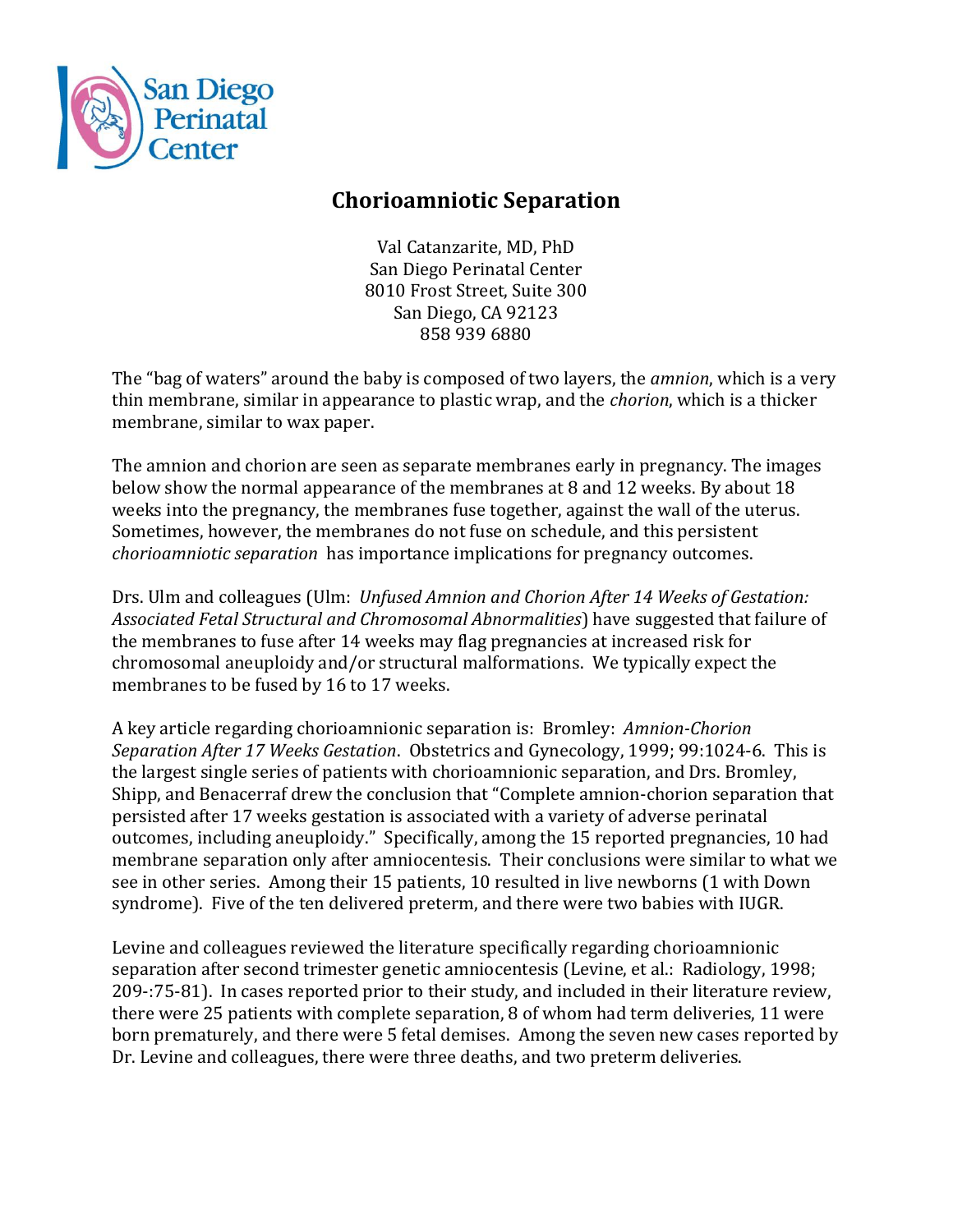

The picture at the left shows the ultrasound appearance of chorioamniotic separation. The ultrasound picture shows a slice through the wall of the uterus. The small arrows indicate the *amnion,* the inner membrane. The larger arrows indicate the *chorion*, the outer membrane. (The arrow facing down is on the baby)

It is very difficult to make prognostications about any individual pregnancy with

chorioamnionic separation because of the relatively small numbers of patients in the public series. There are individual cases that highlight potential concerns. For example, Barak (Journal of Ultrasound and Medicine, 2003; 22:1283-88) reported a case in which apparent chorioamnionic separation was due to a large clot between the membranes, and this differentiation vs chorioamniotic separation must be borne in mind-. Graf and colleagues (*Chorioamnionic Membrane Separation: A Potentially Lethal Finding.* Fetal Diagnosis and Therapy, 1997; 12:81-4) reported fetal demise in utero due to a twisting of the separated membranes about the cord, an observation that has been made in other reports and series as well. There is one case report of a serious fetal skin condition occurring in relation to chorioamnionic separation in two pregnancies of one woman (*Kim: Complete Chorioamnionic Membrane Separation with Fetal Restrictive Dermopathy in Two Consecutive Pregnancies*. Prenatal Diagnosis, 2007; 27:352-5).

What can we offer in terms of reducing the chance for an adverse perinatal outcome in a pregnancy affected with chorioamnionic separation?

- 1. First, there is, at least in theory, the potential for evolution of chorioamnionic separation to bands or limb entanglement by membrane. This can be monitored by ultrasound.
- 2. The association with preterm birth may be due to relative weakening of the membranes due to the separation. In this regard, we would recommend maternal education regarding signs and symptoms of preterm labor, and also consideration of monitoring of cervical length by scan.
- 3. Because of the possible association with IUGR, monthly scans to assess fetal growth would be recommended.
- 4. With respect to the association with fetal demise in utero, unfortunately, the mechanism seems to be due to twisting of the membranes around the base of the cord,